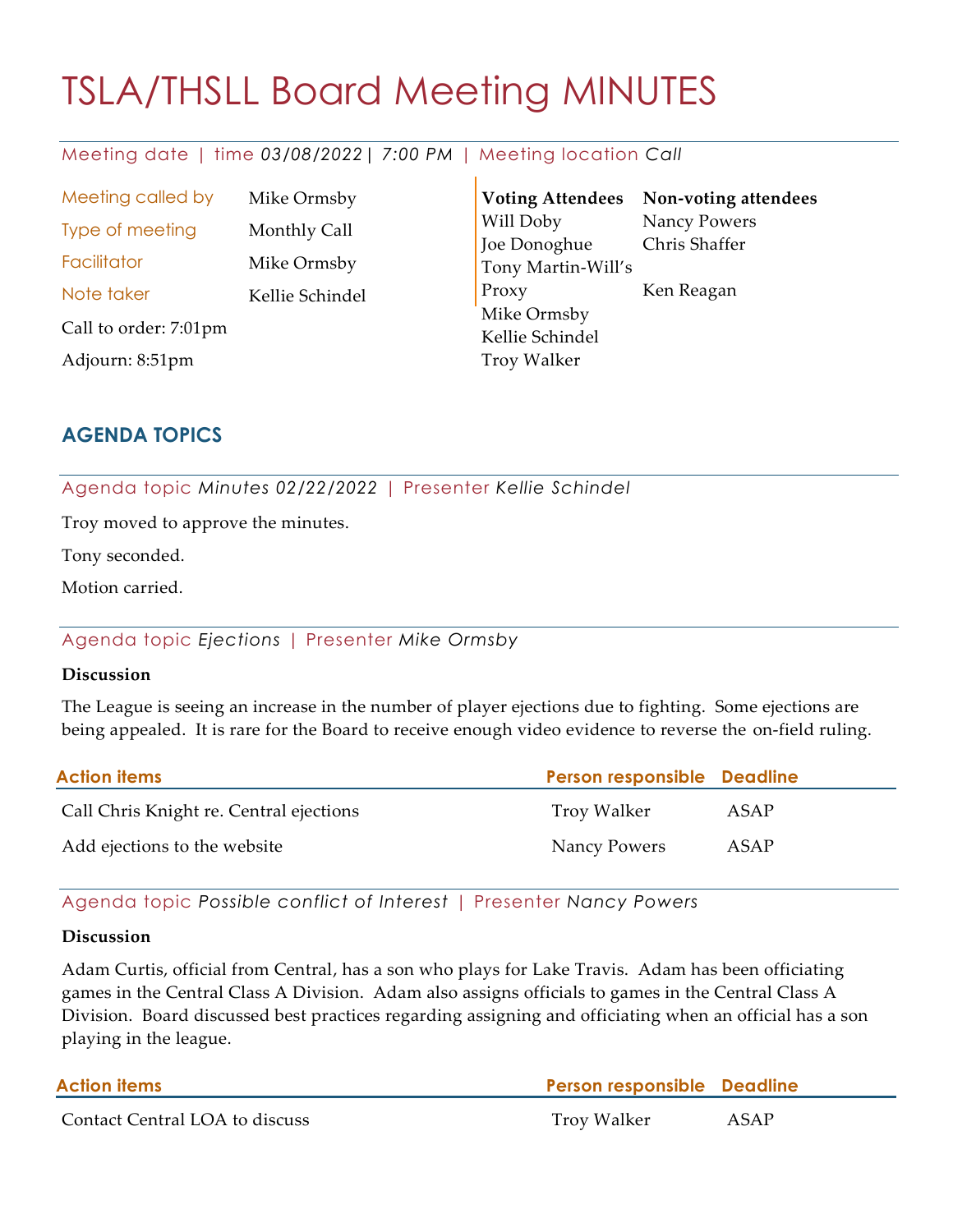## Agenda topic *Coppell and Dripping Spring Ejection Appeals* | Presenter *Troy Walker & Will Doby*

### **Discussion**

The Board received appeals for player ejections from a game between Coppell and Dripping Springs that was played on 2/27/2022. After discussion, the Board agreed that there was not any compelling video evidence to overturn the ruling on the field. Appeals were voted on and denied.

Agenda topic *Complaints about Officials* | Presenter *Mike Ormsby*

#### **Discussion**

There have been complaints about the quality of officials across all Districts and Classes. The Board will schedule a recap discussion with the LOA at the end of the season and prior to signing a contract. Midseason official ranking will be sent to the LOA ASAP.

| <b>Action items</b>                                                                       | Person responsible Deadline |      |
|-------------------------------------------------------------------------------------------|-----------------------------|------|
| Contact Parish re. issues with official                                                   | Tony Martin                 | ASAP |
| Check Arbiter to see if Jason Stefanitis is scheduled for any<br>additional Parish games. | Nancy Powers                | ASAP |
| Send mid-season official rankings to LOA                                                  | Mike Ormsby                 | ASAP |

Agenda topic *Fort Worth Lacrosse/All Saints merger request* | Presenter *Mike Ormsby*

#### **Discussion**

Ft. Worth and All Saints submitted a request to merge programs for the remainder of the 2022 season. The programs were sent options by the Board in January. Board agreed that allowing merger this far in the season places a scheduling burden on other teams in the Class.

Joe moved to deny the request.

Mike seconded.

Motion carried.

| <b>Action items</b>                                     | <b>Person responsible Deadline</b> |      |
|---------------------------------------------------------|------------------------------------|------|
| Call All Saints AD, Hayward Lee & Phillip Perez         | Mike Ormsby                        | ASAP |
| Contact Prestonwood to schedule remaining required game | Tony Martin                        | ASAP |

### Agenda topic *Bridge Lacrosse Social Media Post* | Presenter *Mike Ormsby*

#### **Discussion**

Bridge Lacrosse posted a letter on social media vaguely tying THSLL to racist behavior in lacrosse games in Texas. Further investigation by Board members revealed that the behavior did not occur in THSLL games but happened during middle school games, which are not governed by THSLL. Mike sent THSLL Discrimination Policy to David Higbee from Bridge Lacrosse.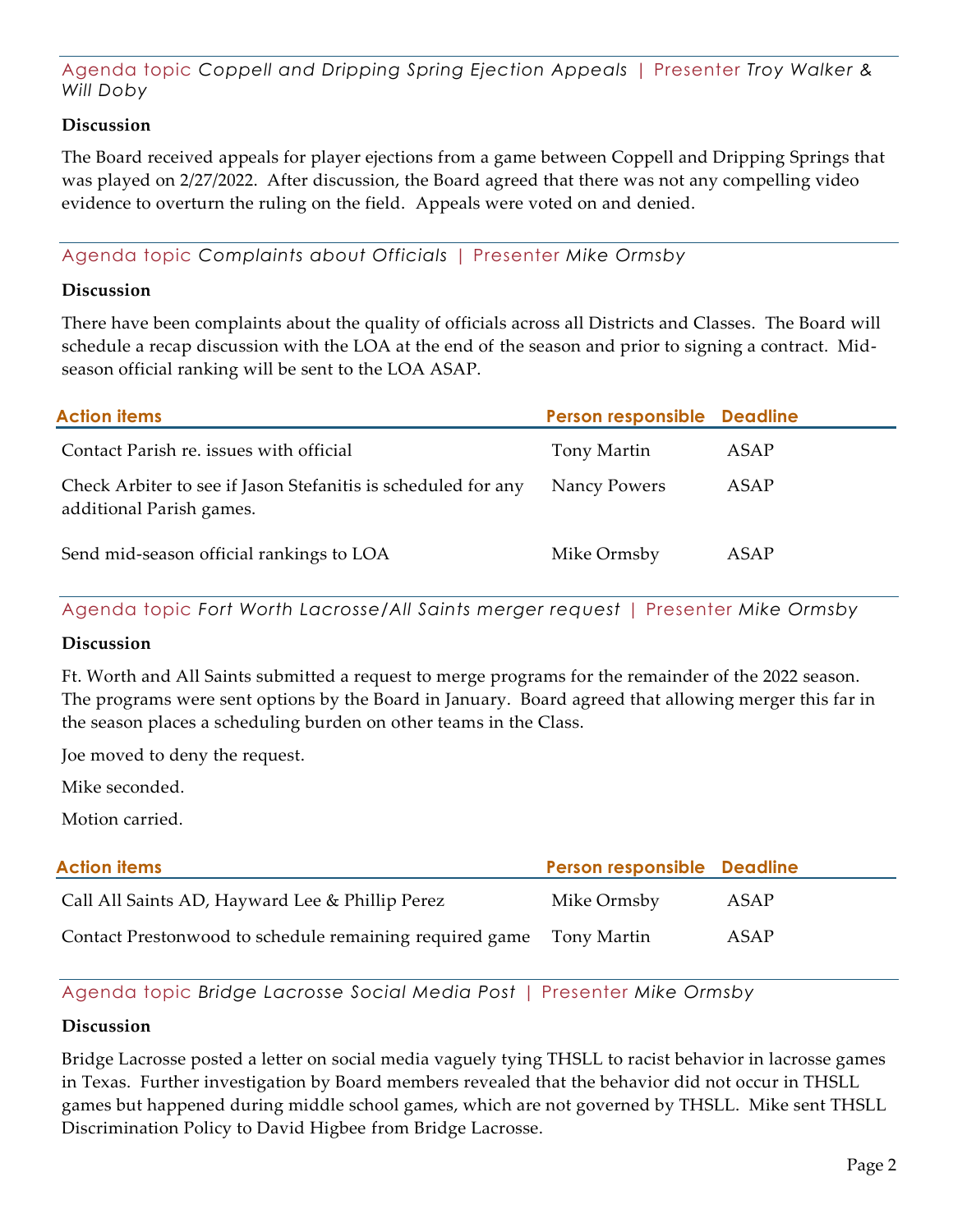**Action items Person responsible Deadline**

Include reminder about Discrimination Policy in next state wide email. Nancy Powers ASAP

Agenda topic *Rouse* | Presenter *Troy Walker*

#### **Discussion**

Troy confirmed with Rouse that Asst. Coach who was alleged to have used racist language is no longer with the program.

Agenda topic *Playoffs* | Presenter *Nancy Powers*

#### **Discussion**

Vista Ridge has not responded about hosting State Championship.

Waiting to get confirmation from Dripping Springs that they have the field capacity available to host Championship.

Memorial is no longer interested in hosting Super Regionals.

McKinney has not responded about hosting Super Regionals.

Kingwood will host the South Super Regional.

Westwood is tentatively scheduled to host the Class C Super Regional

| <b>Action items</b>     | Person responsible Deadline |      |
|-------------------------|-----------------------------|------|
| Follow up with McKinney | Nancy Powers                | ASAP |
| Confirm Kingwood        | Nancy Powers                | ASAP |

#### Agenda topic *District Player Award Meetings* | Presenter *Nancy Powers*

#### **Discussion**

District Player Award Meetings need to be scheduled by April 27th.

North and South have submitted information to USA Lacrosse for All American Awards. Nancy and Bill Cafferetta have had difficulty adding Bill as the Central Area Chair.

| <b>Action items</b>                                                                                    | Person responsible Deadline |      |
|--------------------------------------------------------------------------------------------------------|-----------------------------|------|
| Follow up with Bill Cafferetta, Lou Corsetti and Jess Rest<br>about getting Bill listed as Area Chair. | Troy Walker                 | ASAP |
| Follow up with Michael about allocation.                                                               | Joe Donoghue                | ASAP |
| Follow up with Nick about allocation.                                                                  | Nancy Powers                | ASAP |